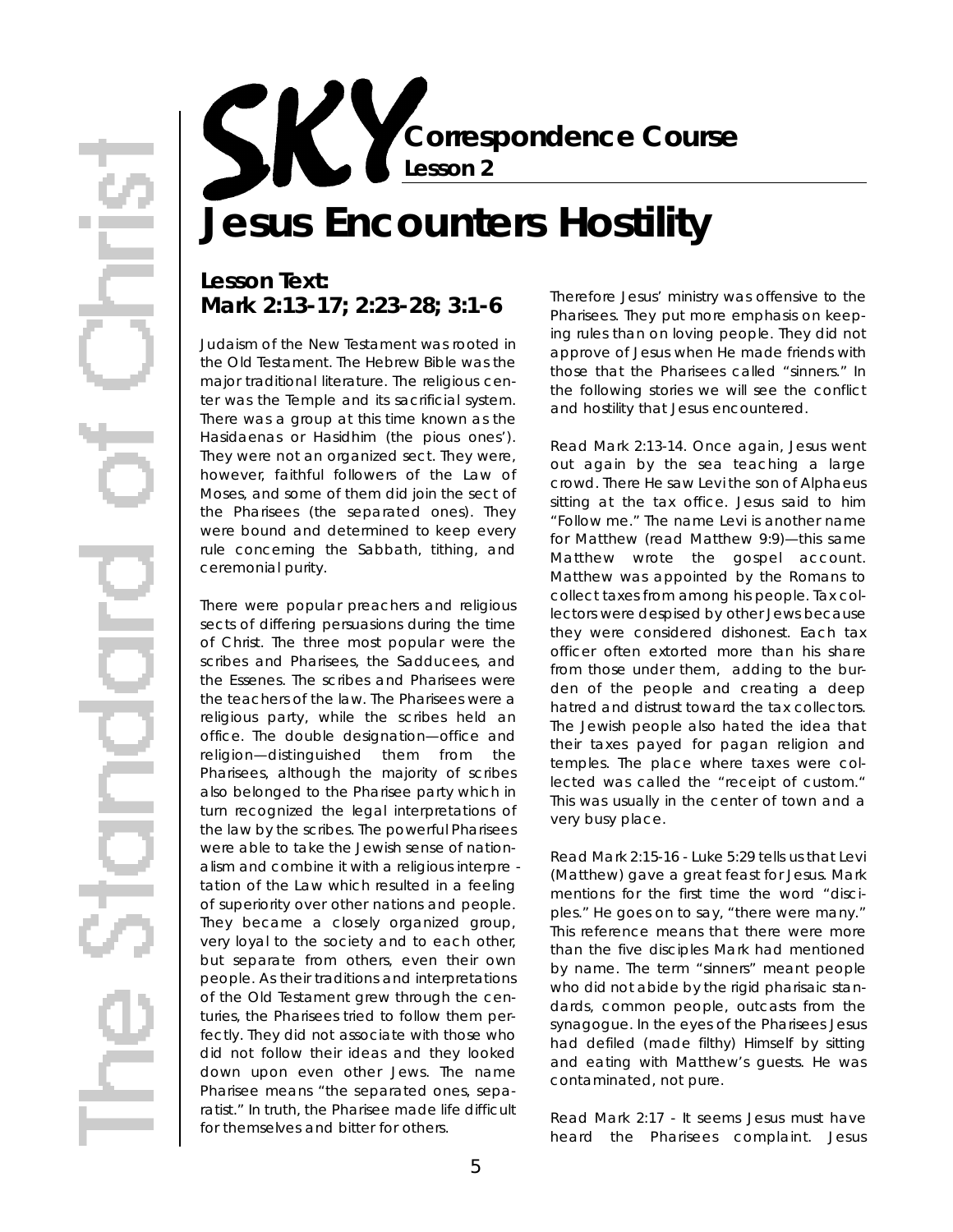answered them back. He came to "seek and to save that which was lost" (Luke 19:10). The Pharisees saw no need to "repent and believe" (Mark 1:15). Jesus knew that even the righteous (especially those who saw themselves as righteous) commit sin. Those who are spiritually sick sought Jesus, while those who thought themselves healthy did not. Remember, these were men who were considered *experts* of the law-read Matthew 9:13. Jesus did not have a problem with the law of God. He did, however, see the flaw in *their* use and interpretation of the law. Their interpretations did not help and serve. Jesus pointed out to the Pharisees that while they were *ceremonial* -/y clean on the outside, they had a corrupt heart. Godly purity is in giving to those who need help, not witholding it, and keeping yourself clean from the pollutions of the world (James 1:27).

Religious observances such as keeping the Sabbath, and keeping the holy days, help us to understand God's ways and they can further enhance our relationship with Him. However, a religious ritual is helpful on/y if it is done with an attitude of obedience, worship, and love toward God. If your heart is far from God the ritual is a mockery to God.

*Read Mark 2:23*—It seems now, no matter where Jesus went, there were those following Him who were there to criticize and try to entrap Him. When Jesus and His disciples picked the ears of corn, they were not stealing (Leviticus 19:9, 10 and Deuteronomy 23:25). The Pharisees interpreted Jesus and the disciple's picking of the corn and eating it as harvesting on the Sabbath. Rather what had really occurred was that Jesus and the disciples were hungry and so they picked some corn to ease their hunger. The Pharisees were so busy looking for Jesus to break the law that they missed the intent, and the action. Pulling a few ears of corn to eat is a far cry from the labor involved in harvesting a field of corn.

*Read Mark 2:24-25* - Jesus was not going to argue with the Pharisees about what was considered labor on the Sabbath, instead He used the story of David and his men eating the shewbread in the Tabernacle when they were hungry and in need (Leviticus 24:5-9). According to the Law, twelve freshly baked loaves were to be placed on the table in the holy place of the Tabernacle on the Sabbath. The twelve loaves were a symbol of God's presence with the twelve tribes of Israel. Remember, the Pharisees were very knowledgeable and surely were aware of the stories of King David, their national hero. The evidence shows this: David and his men had a need on the Sabbath just as Jesus and His disciples had a need. This was no blatant disregard or disrespect of the Sabbath.

*Read Mark 2:26-28* - The Sabbath was made for man and Jesus made that very clear. The Sabbath is not to be burdensome with a lot of do's and don'ts. Jesus made the point quite clear, it is never wrong to do helpful and necessary things on the Sabbath. In other words, there is never a wrong time to do that which is right. The Sabbath is a time for restoration and rejuvenation. Since Jesus is "Lord of the Sabbath" He has sovereign authority over the use of the Sabbath.

*Read Mark 3:1-2; Luke 6:6.* On the Sabbath, critics were in the synagogue watching to see if Jesus would heal the crippled man. Here the Pharisees had total disregard for the crippled man. They saw him merely as the bait to use in their attempt to trap and catch Jesus at doing something they deemed wrong on the Sabbath. They were looking for a way to condemn Him. They knew that the message Jesus preached to the people excited, and gave the people hope. It was the good news of salvation and the coming Kingdom of God. It is the same message today that brings people to Jesus.

*Read Mark 3:3-4* - Luke 6:8 says that Jesus "knew their thoughts." Jesus asked them a rhetorical question. A rhetorical question is one that is asked only for effect, no answer is expected. We all know, regardless of the day of the week, we should do good and not evil (Matthew 12:11,12.) The questions that Jesus asked revealed how hypocritical the Pharisees were. Hypocritical means pretending to be what you are not. Jesus was showing the Pharisees that the issue of "doing good" was a moral decision not a legal point. Do good because it is right, not because it is required.

*Read Mark 3:5-6* - The anger that Jesus showed was not that of a temper. This anger was a display of deep sorrow, grief, and intense displeasure for the use of the Temple. Those appearing to help others to worship God were in reality hard of heart and serving themselves while cheating people—it was a "den of thieves." To become "hard of heart" means to feel or demonstrate a lack of sympathy, mercy, and pity for another. It is being stubborn and unreasonable when logic has been demonstrated. Publicly the Pharisees plot to catch Jesus breaking the Sabbath. Jesus had asked them the question, was it best to "save life, (on the Sabbath) or to kill?" Apparently, on this Sabbath day, the Pharisees plotted to kill!

*A verse worthy to remember from this story:*  **"I came not to call the righteous, but sinners to repentance" (Mark 2:17).**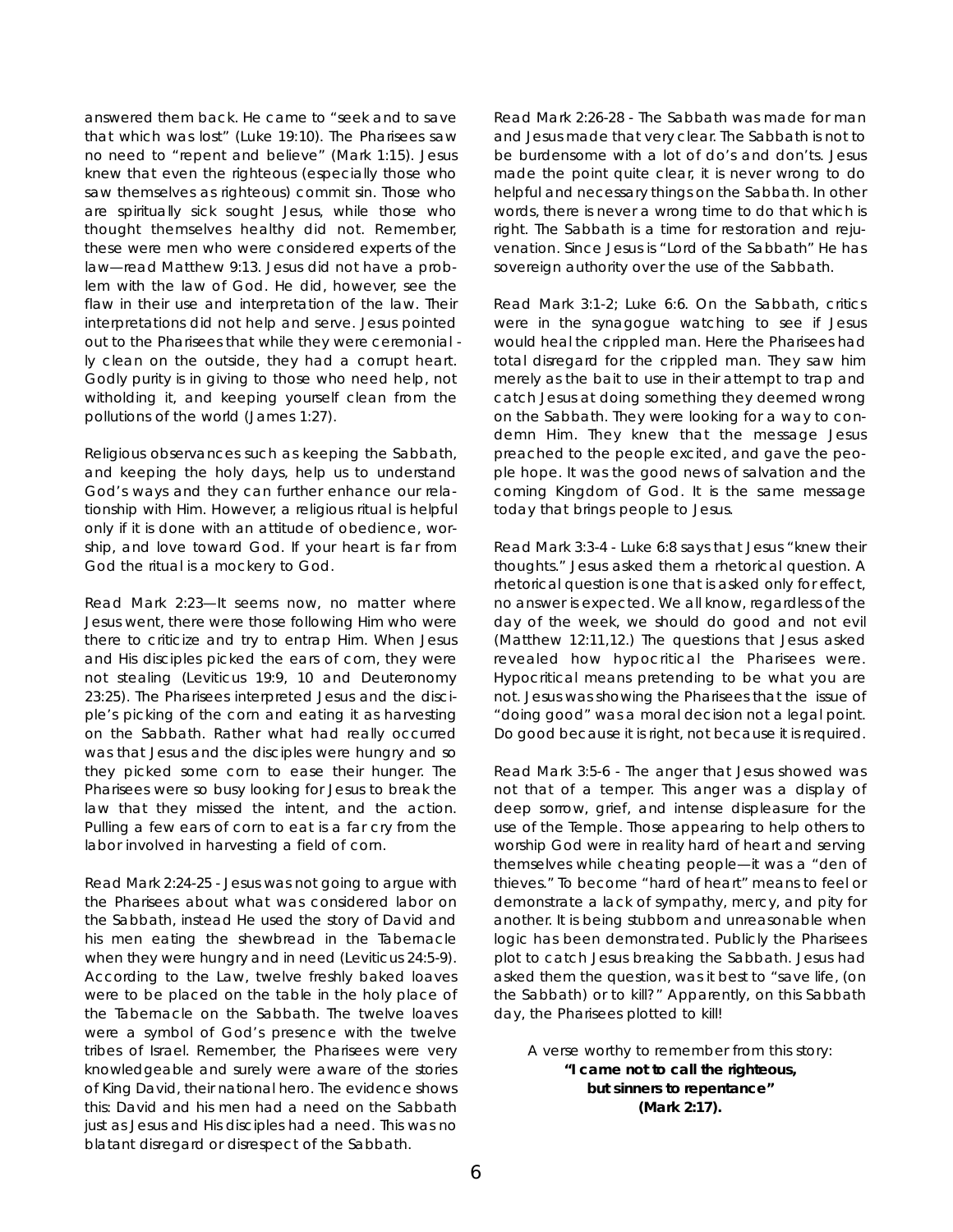

## **Questions and Answers**

- 1. Who were called the "pious ones"?
	- A. Christians
	- B. Jews
	- C. Hasidhim
- 2. Which sentence best describes the Pharisees? A. Men who worked as tax collectors. B. An important and powerful political party. C. A strict and influential religious group that interpreted the Law.

#### 3. The term receipt of custom is:

- A. A slip of paper you show to leave the Tabernacle.
- B. A place where taxes were collected.
- C. A slip of paper proving you paid your taxes.
- 4. The sentence "When we are clean on the inside, our cleanliness on the outside isn't a sham" is a good definition for the word \_\_\_\_\_\_\_\_\_\_\_\_\_. A. Sinners B. Purity
	- C. Faithful
	-
- 5. Jesus ate with sinners and was criticized. If someone has a alcohol, smoking, or drug problem, should we refuse to have them come to church? Explain your answer.

\_ \_ \_ \_ \_ \_ \_ \_ \_ \_ \_ \_ \_ \_ \_ \_ \_ \_ \_ \_ \_ \_ \_ \_ \_ \_ \_ \_ \_ \_ \_ \_ \_ \_ \_ \_ \_ \_ \_ \_ \_ \_ \_ \_ \_ \_ \_ \_ \_ \_ \_ \_ \_ \_ \_ \_ \_ \_ \_ \_ \_ \_ \_ \_ \_ \_ \_ \_ \_ \_ \_ \_ \_ \_ \_ \_ \_ \_ \_ \_ \_ \_ \_ \_ \_ \_ \_ \_ \_ \_ \_ \_ \_ \_ \_ \_ \_ \_ \_ \_ \_ \_ \_ \_ \_ \_ \_ \_ \_ \_ \_ \_ \_ \_ \_ \_ \_ \_ \_ \_ \_ \_ \_ \_ \_ \_ \_ \_ \_ \_ \_ \_ \_ \_ \_ \_ \_ \_ \_ \_ \_ \_ \_ \_ \_ \_ \_ \_ \_ \_ \_ \_ \_ \_ \_ \_ \_ \_ \_ \_ \_ \_ \_ \_ \_ \_ \_ \_ \_ \_ \_ \_ \_ \_ \_ \_ \_\_\_\_\_\_\_\_\_\_\_\_\_\_\_\_\_\_\_\_\_\_\_\_\_\_\_\_\_\_\_\_\_\_\_\_\_\_\_\_\_\_\_\_\_\_\_\_\_\_\_\_\_\_\_\_\_\_\_\_\_\_\_\_\_\_\_\_\_\_\_\_\_\_\_\_\_\_\_\_\_\_\_\_\_\_\_\_

- 6. Why do we keep the Sabbath? A. Because God rested from His work on the seventh day and He made the day for us. B. Because we are tired after a full week of school and/or work. C. Because our parents observe it.
- 7. What is the significance in remembering the Sabbath, and where is the command found in the Bible?

\_ \_ \_ \_ \_ \_ \_ \_ \_ \_ \_ \_ \_ \_ \_ \_ \_ \_ \_ \_ \_ \_ \_ \_ \_ \_ \_ \_ \_ \_ \_ \_ \_ \_ \_ \_ \_ \_ \_ \_ \_ \_ \_ \_ \_ \_ \_ \_ \_ \_ \_ \_ \_ \_ \_ \_ \_ \_ \_ \_ \_ \_ \_ \_ \_ \_ \_ \_ \_ \_ \_ \_ \_ \_ \_ \_ \_ \_ \_ \_ \_ \_ \_ \_ \_ \_ \_ \_ \_ \_ \_ \_ \_ \_ \_ \_ \_ \_ \_ \_ \_ \_ \_ \_ \_ \_ \_ \_ \_ \_ \_ \_ \_ \_ \_ \_ \_ \_ \_ \_ \_ \_ \_ \_ \_ \_ \_ \_ \_ \_ \_ \_ \_ \_ \_ \_ \_ \_ \_ \_ \_ \_ \_ \_ \_ \_ \_ \_ \_ \_ \_ \_ \_ \_ \_ \_ \_ \_ \_ \_ \_ \_ \_ \_ \_ \_ \_ \_ \_ \_ \_ \_ \_ \_ \_ \_ \_ \_ \_ \_ \_ \_ \_ \_ \_ \_ \_ \_ \_ \_ \_ \_ \_ \_ \_ \_ \_ \_ \_ \_ \_ \_ \_ \_ \_ \_ \_ \_ \_ \_ \_ \_ \_ \_ \_ \_ \_ \_ \_ \_ \_ \_ \_ \_ \_ \_ \_ \_ \_ \_ \_ \_ \_ \_ \_ \_ \_ \_ \_ \_ \_ \_ \_ \_ \_ \_ \_ \_ \_ \_ \_ \_ \_ \_ \_ \_ \_ \_ \_ \_ \_ \_ \_ \_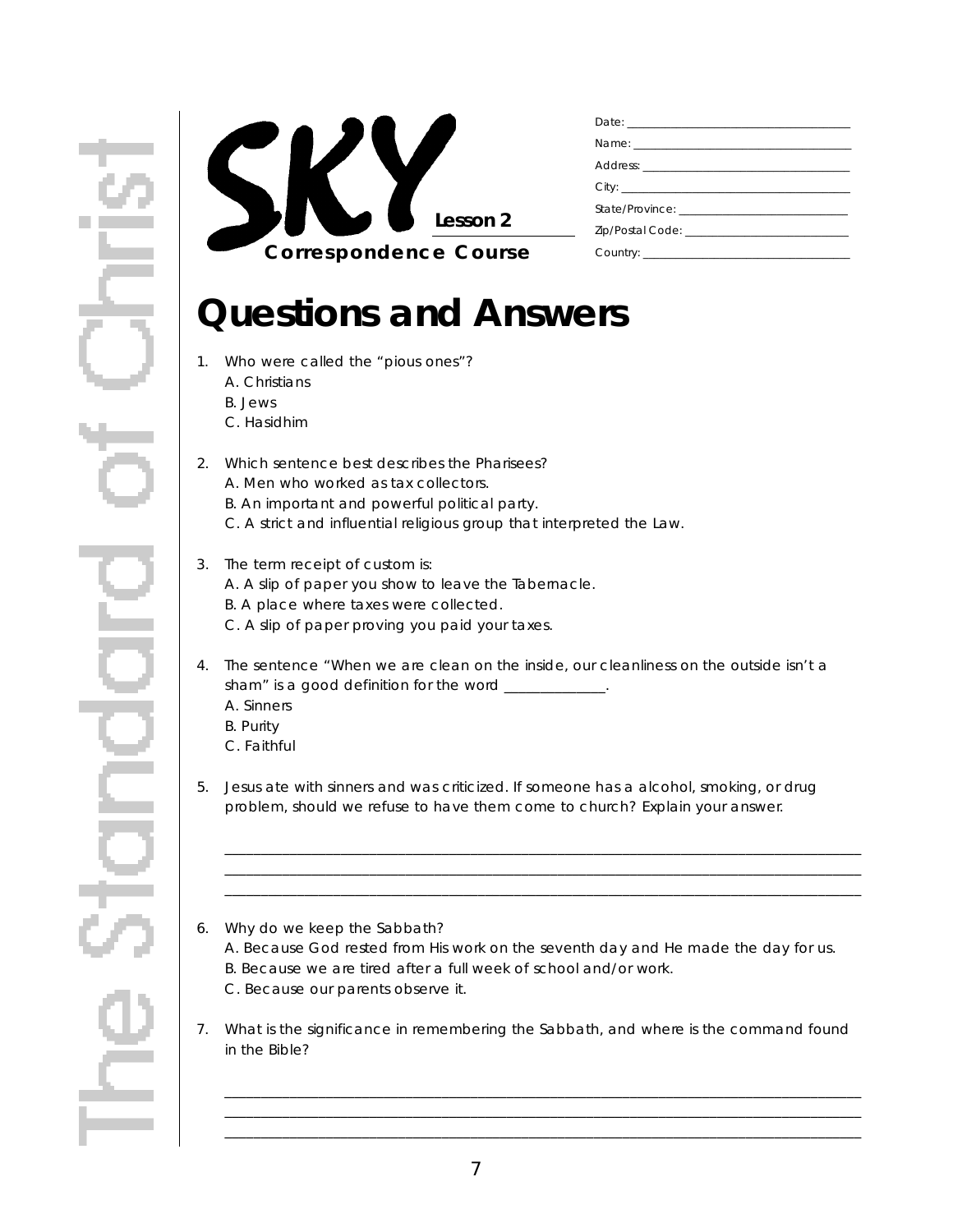8. Where did the Pharisees err when they judged Jesus and the disciples for eating grain in the fields on the Sabbath? Explain.

\_ \_ \_ \_ \_ \_ \_ \_ \_ \_ \_ \_ \_ \_ \_ \_ \_ \_ \_ \_ \_ \_ \_ \_ \_ \_ \_ \_ \_ \_ \_ \_ \_ \_ \_ \_ \_ \_ \_ \_ \_ \_ \_ \_ \_ \_ \_ \_ \_ \_ \_ \_ \_ \_ \_ \_ \_ \_ \_ \_ \_ \_ \_ \_ \_ \_ \_ \_ \_ \_ \_ \_ \_ \_ \_ \_ \_ \_ \_ \_ \_ \_ \_ \_ \_ \_ \_ \_ \_ \_ \_ \_ \_ \_ \_ \_ \_ \_ \_ \_ \_ \_ \_ \_ \_ \_ \_ \_ \_ \_ \_ \_ \_ \_ \_ \_ \_ \_ \_ \_ \_ \_ \_ \_ \_ \_ \_ \_ \_ \_ \_ \_ \_ \_ \_ \_ \_ \_ \_ \_ \_ \_ \_ \_ \_ \_ \_ \_ \_ \_ \_ \_ \_ \_ \_ \_ \_ \_ \_ \_ \_ \_ \_ \_ \_ \_ \_ \_ \_ \_ \_ \_ \_ \_ \_ \_ \_ \_ \_ \_ \_ \_ \_ \_ \_ \_ \_ \_ \_ \_ \_ \_ \_ \_ \_ \_ \_ \_ \_ \_ \_ \_ \_ \_ \_ \_ \_ \_ \_ \_ \_ \_ \_ \_ \_ \_ \_ \_ \_ \_ \_ \_ \_ \_ \_ \_ \_ \_ \_ \_ \_ \_ \_ \_ \_ \_ \_ \_ \_ \_ \_ \_ \_ \_ \_ \_ \_ \_ \_ \_ \_ \_ \_ \_ \_ \_ \_ \_ \_ \_ \_ \_ \_ \_ \_ \_ \_ \_ \_ \_ \_ \_ \_ \_ \_ \_ \_ \_ \_ \_ \_ \_ \_ \_ \_ \_ \_ \_ \_ \_ \_ \_ \_ \_ \_ \_ \_ \_ \_ \_ \_ \_ \_ \_ \_ \_ \_ \_ \_ \_ \_ \_ 9. Which disciple's name was also Levi? A. Mark B. Luke C. Matthew 10. What principal do we learn from Jesus when He said, "The Sabbath was made for man and not man for the Sabbath"? A. The Sabbath was made by God for mankind's benefit and refreshment. B. The Sabbath was given to man with burdensome regulations. C. The Sabbath was made by God so the Pharisees would have something to regulate. 11. Who is "Lord of the Sabbath"? A. John the Baptist B. Man C. Jesus 12. In their zeal to enforce the law, the Pharisees were critics seeking to find errors in Jesus' behavior. True or False? 13. The righteous are without sin. True or False? \_\_\_\_\_\_\_\_\_\_ 14. How did Jesus handle the hostility He faced? \_\_\_\_\_\_\_\_\_\_\_\_\_\_\_\_\_\_\_\_\_\_\_\_\_\_\_\_\_\_\_\_\_\_\_\_\_\_\_\_\_\_\_\_\_\_\_\_\_\_\_\_\_\_\_\_\_\_\_\_\_\_\_\_\_\_\_\_\_\_\_\_\_\_\_\_\_\_\_\_\_\_\_\_\_\_\_\_\_\_\_\_\_\_\_\_\_\_\_\_\_\_\_ \_\_\_\_\_\_\_\_\_\_\_\_\_\_\_\_\_\_\_\_\_\_\_\_\_\_\_\_\_\_\_\_\_\_\_\_\_\_\_\_\_\_\_\_\_\_\_\_\_\_\_\_\_\_\_\_\_\_\_\_\_\_\_\_\_\_\_\_\_\_\_\_\_\_\_\_\_\_\_\_\_\_\_\_\_\_\_\_\_\_\_\_\_\_\_\_\_\_\_\_\_\_\_ \_\_\_\_\_\_\_\_\_\_\_\_\_\_\_\_\_\_\_\_\_\_\_\_\_\_\_\_\_\_\_\_\_\_\_\_\_\_\_\_\_\_\_\_\_\_\_\_\_\_\_\_\_\_\_\_\_\_\_\_\_\_\_\_\_\_\_\_\_\_\_\_\_\_\_\_\_\_\_\_\_\_\_\_\_\_\_\_\_\_\_\_\_\_\_\_\_\_\_\_\_\_\_ \_\_\_\_\_\_\_\_\_\_\_\_\_\_\_\_\_\_\_\_\_\_\_\_\_\_\_\_\_\_\_\_\_\_\_\_\_\_\_\_\_\_\_\_\_\_\_\_\_\_\_\_\_\_\_\_\_\_\_\_\_\_\_\_\_\_\_\_\_\_\_\_\_\_\_\_\_\_\_\_\_\_\_\_\_\_\_\_\_\_\_\_\_\_\_\_\_\_\_\_\_\_\_ 15. Give two examples from this lesson that show the Pharisees' lack of understanding of the Law's intent. \_\_\_\_\_\_\_\_\_\_\_\_\_\_\_\_\_\_\_\_\_\_\_\_\_\_\_\_\_\_\_\_\_\_\_\_\_\_\_\_\_\_\_\_\_\_\_\_\_\_\_\_\_\_\_\_\_\_\_\_\_\_\_\_\_\_\_\_\_\_\_\_\_\_\_\_\_\_\_\_\_\_\_\_\_\_\_\_\_\_\_\_\_\_\_\_\_\_\_\_\_\_\_ \_\_\_\_\_\_\_\_\_\_\_\_\_\_\_\_\_\_\_\_\_\_\_\_\_\_\_\_\_\_\_\_\_\_\_\_\_\_\_\_\_\_\_\_\_\_\_\_\_\_\_\_\_\_\_\_\_\_\_\_\_\_\_\_\_\_\_\_\_\_\_\_\_\_\_\_\_\_\_\_\_\_\_\_\_\_\_\_\_\_\_\_\_\_\_\_\_\_\_\_\_\_\_ \_\_\_\_\_\_\_\_\_\_\_\_\_\_\_\_\_\_\_\_\_\_\_\_\_\_\_\_\_\_\_\_\_\_\_\_\_\_\_\_\_\_\_\_\_\_\_\_\_\_\_\_\_\_\_\_\_\_\_\_\_\_\_\_\_\_\_\_\_\_\_\_\_\_\_\_\_\_\_\_\_\_\_\_\_\_\_\_\_\_\_\_\_\_\_\_\_\_\_\_\_\_\_ \_\_\_\_\_\_\_\_\_\_\_\_\_\_\_\_\_\_\_\_\_\_\_\_\_\_\_\_\_\_\_\_\_\_\_\_\_\_\_\_\_\_\_\_\_\_\_\_\_\_\_\_\_\_\_\_\_\_\_\_\_\_\_\_\_\_\_\_\_\_\_\_\_\_\_\_\_\_\_\_\_\_\_\_\_\_\_\_\_\_\_\_\_\_\_\_\_\_\_\_\_\_\_ \_\_\_\_\_\_\_\_\_\_\_\_\_\_\_\_\_\_\_\_\_\_\_\_\_\_\_\_\_\_\_\_\_\_\_\_\_\_\_\_\_\_\_\_\_\_\_\_\_\_\_\_\_\_\_\_\_\_\_\_\_\_\_\_\_\_\_\_\_\_\_\_\_\_\_\_\_\_\_\_\_\_\_\_\_\_\_\_\_\_\_\_\_\_\_\_\_\_\_\_\_\_\_ 16. Why should you go to church? What should be your motive behind *your* offerings and sacrifices?

\_\_\_\_\_\_\_\_\_\_\_\_\_\_\_\_\_\_\_\_\_\_\_\_\_\_\_\_\_\_\_\_\_\_\_\_\_\_\_\_\_\_\_\_\_\_\_\_\_\_\_\_\_\_\_\_\_\_\_\_\_\_\_\_\_\_\_\_\_\_\_\_\_\_\_\_\_\_\_\_\_\_\_\_\_\_\_\_\_\_\_\_\_\_\_\_\_\_\_\_\_\_\_ \_\_\_\_\_\_\_\_\_\_\_\_\_\_\_\_\_\_\_\_\_\_\_\_\_\_\_\_\_\_\_\_\_\_\_\_\_\_\_\_\_\_\_\_\_\_\_\_\_\_\_\_\_\_\_\_\_\_\_\_\_\_\_\_\_\_\_\_\_\_\_\_\_\_\_\_\_\_\_\_\_\_\_\_\_\_\_\_\_\_\_\_\_\_\_\_\_\_\_\_\_\_\_ \_\_\_\_\_\_\_\_\_\_\_\_\_\_\_\_\_\_\_\_\_\_\_\_\_\_\_\_\_\_\_\_\_\_\_\_\_\_\_\_\_\_\_\_\_\_\_\_\_\_\_\_\_\_\_\_\_\_\_\_\_\_\_\_\_\_\_\_\_\_\_\_\_\_\_\_\_\_\_\_\_\_\_\_\_\_\_\_\_\_\_\_\_\_\_\_\_\_\_\_\_\_\_ \_\_\_\_\_\_\_\_\_\_\_\_\_\_\_\_\_\_\_\_\_\_\_\_\_\_\_\_\_\_\_\_\_\_\_\_\_\_\_\_\_\_\_\_\_\_\_\_\_\_\_\_\_\_\_\_\_\_\_\_\_\_\_\_\_\_\_\_\_\_\_\_\_\_\_\_\_\_\_\_\_\_\_\_\_\_\_\_\_\_\_\_\_\_\_\_\_\_\_\_\_\_\_ \_\_\_\_\_\_\_\_\_\_\_\_\_\_\_\_\_\_\_\_\_\_\_\_\_\_\_\_\_\_\_\_\_\_\_\_\_\_\_\_\_\_\_\_\_\_\_\_\_\_\_\_\_\_\_\_\_\_\_\_\_\_\_\_\_\_\_\_\_\_\_\_\_\_\_\_\_\_\_\_\_\_\_\_\_\_\_\_\_\_\_\_\_\_\_\_\_\_\_\_\_\_\_ \_\_\_\_\_\_\_\_\_\_\_\_\_\_\_\_\_\_\_\_\_\_\_\_\_\_\_\_\_\_\_\_\_\_\_\_\_\_\_\_\_\_\_\_\_\_\_\_\_\_\_\_\_\_\_\_\_\_\_\_\_\_\_\_\_\_\_\_\_\_\_\_\_\_\_\_\_\_\_\_\_\_\_\_\_\_\_\_\_\_\_\_\_\_\_\_\_\_\_\_\_\_\_